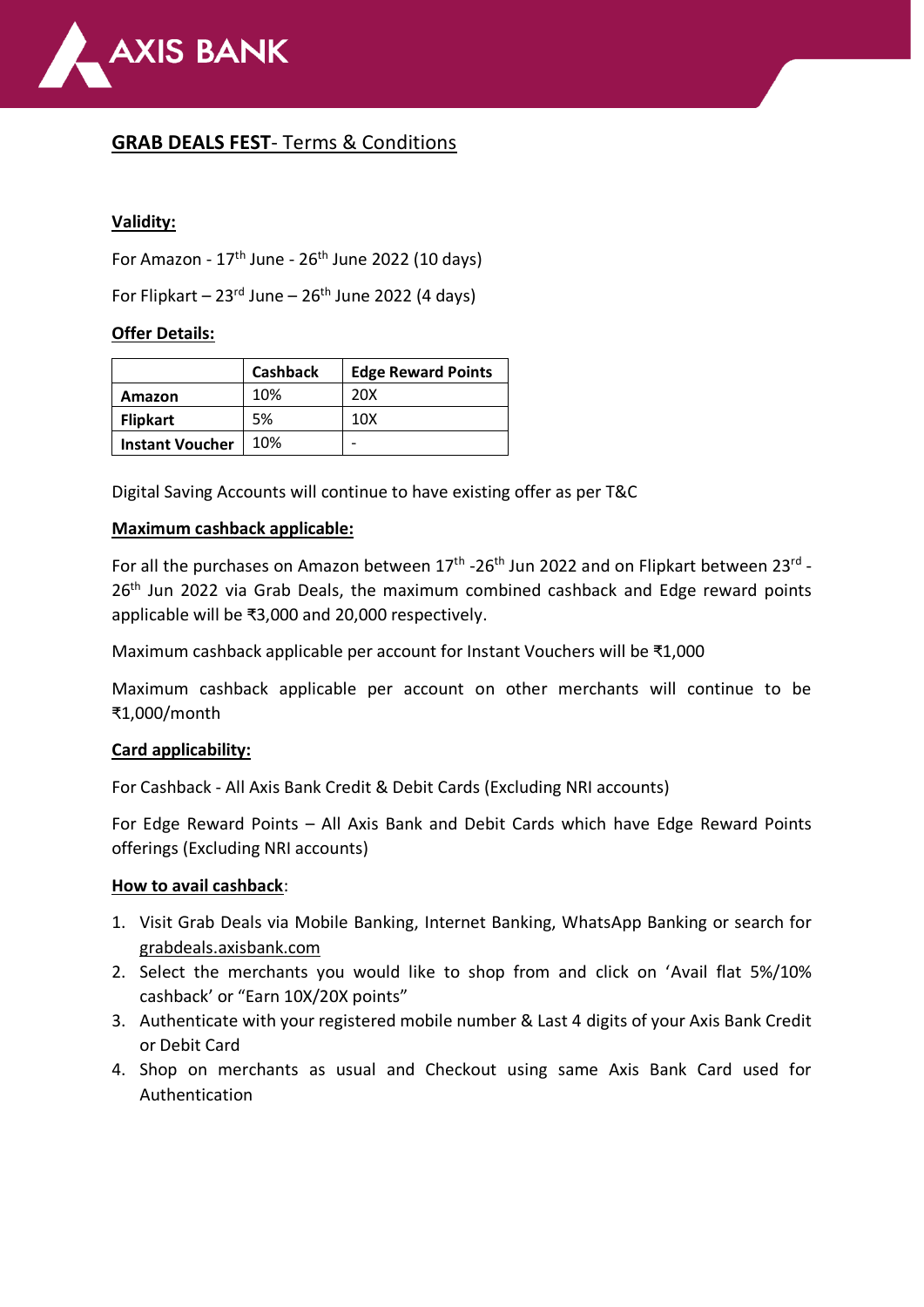

#### **Category exclusions for cashback:**

- 1. Cashback will NOT be applicable on purchases made from Amazon website/mobile site/app in the below mentioned categories:
	- Gold & Silver coins
	- Jewellery
	- Gift Cards
	- Flights, Train other travel bookings
	- Bill Payments/Recharges
	- Amazon Prime membership
- 2. No Cashback on purchases of Amazon and Flipkart gift vouchers from Instant Voucher section

#### **Points to Remember:**

- Cashback will NOT be applicable on items that were already in your cart (added during a previous session). Cashback is applicable on items added to cart after redirecting from Axis Bank Grab Deals platform only
- Eligible cashback/reward points will be paid within 90-120 days of the transaction
- Cashback/Reward Points will be calculated of final paid amount excluding taxes
- Discounts if any will be directly applicable at the time of payments
- Please maintain the user session on the affiliate page once redirected from Grab Deals to be eligible for cashback. All affiliate terms & conditions will be applicable here
- All other platform [Terms & Conditions](https://grabdeals.axisbank.com/termsandconditions) mentioned on Grab Deals will be applicable here
- Please call 18604195555/18605005555 (charges apply) for details/assistance
- Images provided in promotions are only for pictorial representation and Axis Bank does not undertake any liability or responsibility for the same
- Confirmation SMS will not be sent for Flipkart transactions done via Grab Deals for the offer period

### **VCIP Accounts Existing Offer**

For accounts opened before 6th Sep 2021 -

Flat 10% cashback on Amazon & Flipkart for Burgundy Digital Savings account. Flat 7.5% cashback on Amazon & Flipkart for Priority Digital Savings account. Flat 5% cashback on Amazon & Flipkart for Prime Digital Savings account Flat 5% cashback on Amazon & Flipkart for Liberty Digital Savings account. Flat 5% cashback on Amazon & Flipkart for Prestige Digital Savings account. Flat 3% cashback on Amazon & Flipkart for Easy Access Digital Savings account.

Special Higher Cashback Offer for VKYC accounts opened between 6th Sep 2021 and 30th Jun 2022 on Flipkart transactions and accounts opened between 6th Sep 2021 and 31st May 2022 on Amazon transactions -

Easy Savings Account – DBEZY – 10%